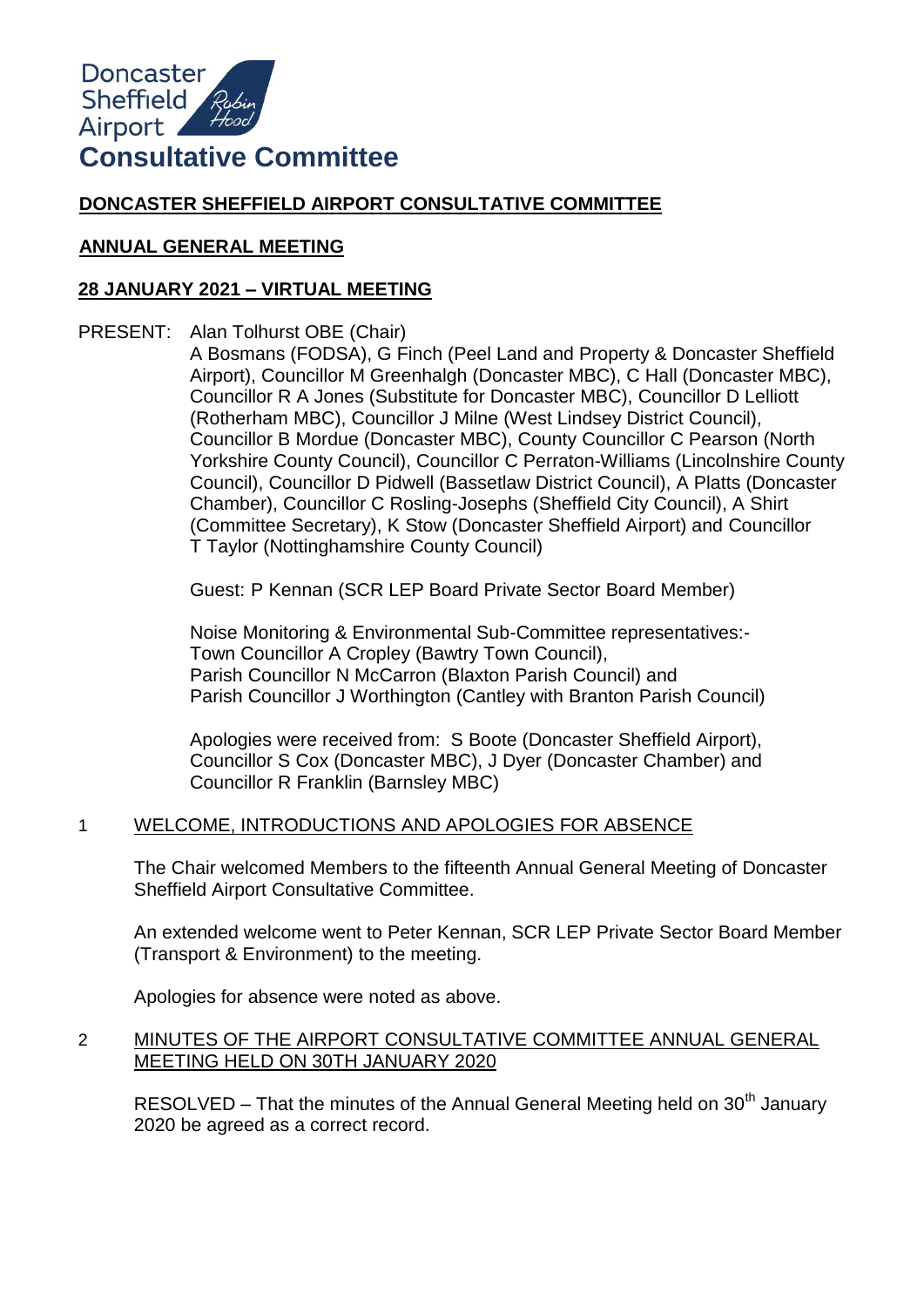### 3 MATTERS ARISING

There were no matters arising from the Annual General Meeting held on  $30<sup>th</sup>$  January 2020.

### 4 CHAIRMAN'S ANNUAL REPORT

The Chair introduced his Annual Report, stating that, 2020 was like no other year before, with working from home, virtual meetings, social distancing, and other changes to ways of life. Then there was the confused messaging from Government, not least that on quarantining and test and trace.

Divergent messages from different parts of Government backed by hastily approved restrictions and laws made many in the industry feel let down by Government, even though Ministers said they were committed to careful and balanced plans to bolster travel.

And now we are in another lockdown. So, I suppose I need only say "pandemic" and that's the year in a nutshell.

Obviously, the challenge facing the Government is one nobody would wish upon themselves. Imposing restrictions is an agonisingly hard decision to have to take; but the challenge for businesses like DSA is not made easier for knowing that.

In the absence of a national strategy, the aviation industry has had to do their best in coping with the consequences of Covid 19 and make best guesses on what the future might be. Even the Government's Global Travel Taskforce review, although welcome, produced more questions than answers.

The consensus is that the future will not look like the past and it's unlikely that travel activity will get back to 2019 levels until 2024 at the earliest. The Committee would be looking at some scenarios in the Ordinary ACC meeting.

Some think there will be significant pent-up demand for travel as households look for opportunities to spend the estimated £100bn they have saved since March last year.

But, it's unlikely that the way ahead will become clearer until vaccination programmes internationally have had a real impact in controlling the virus.

Many think the pandemic will lead to a smaller aviation sector: it could easily be a case of survival of the fittest. In fact, in 2020 over 70 airlines globally went to the wall while others are just hanging on, witness the news a week or so ago about Norwegian Air.

However, some have seen the pandemic as an opportunity, with several new strategies being developed.

For example, late last year wide bodied jets were being retired earlier than expected with an increasing emphasis on developing fleets of smaller, more fuel-efficient commercial aircraft, probably with single isles.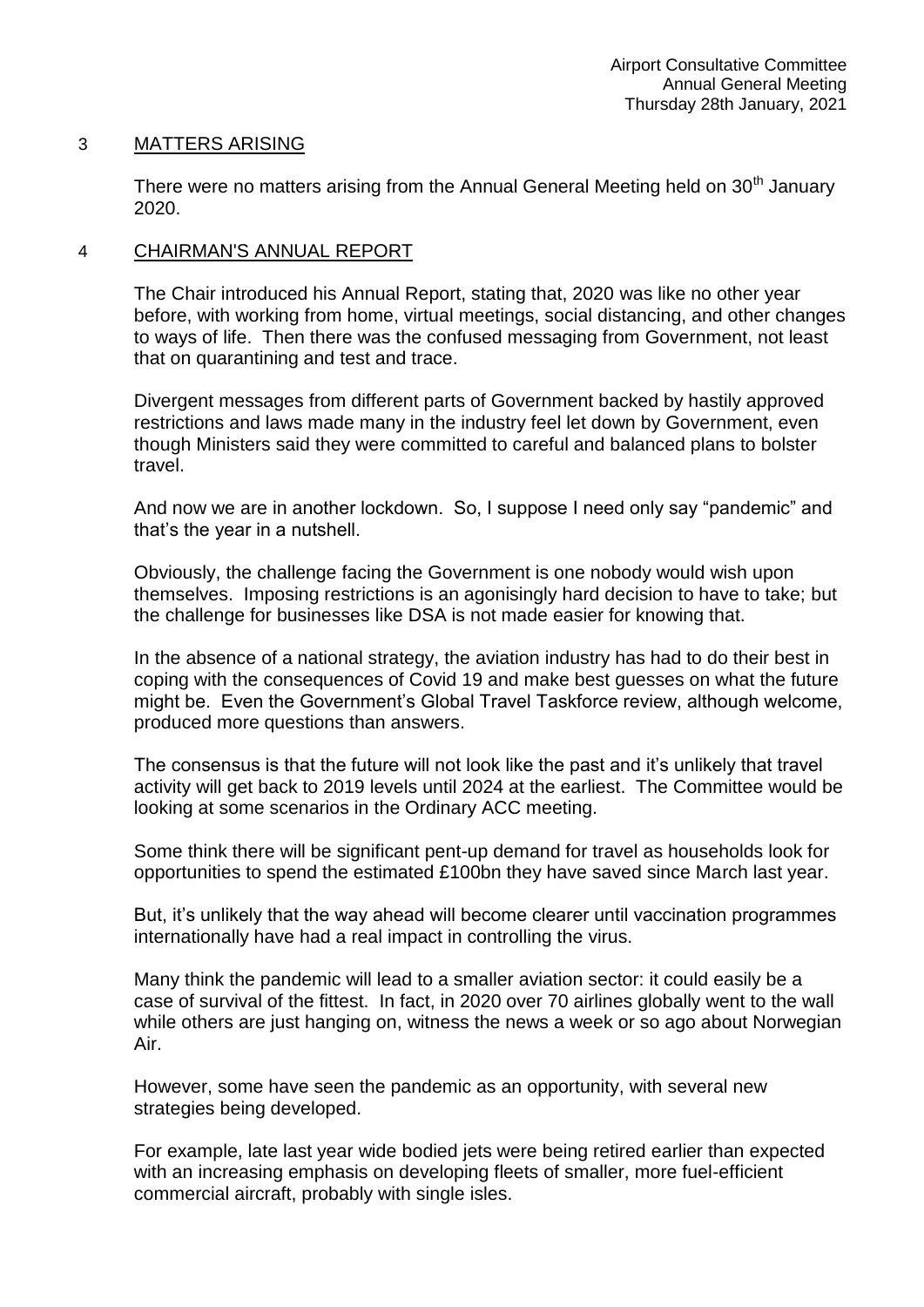Pressure was building on development of new aviation fuels, on commercial electricpowered aircraft: even hydrogen-powered aircraft are now being researched as the sustainable agenda gains further attention.

In particular, noise and its impact on health is being addressed more vigorously, not just noise linked to aviation but to all other forms of transport. We've all got used to a quieter world.

After more than a year of people trying to avoid meeting in close contact, will seat occupancy rates have to be reduced with an inevitable impact on operating costs and margins? Will non-profitable routes still be available as sector activity steps up? What about business and first-class sections, will these still be affordable?

Changes will probably incur extra costs and we could see the end, or at least a reduction, of cheap flights.

That said, Aviation is a key element in economic recovery and the government cannot afford not to support the industry. For example, continuation of business rate relief, fresh financial support and cash for testing would help.

Last year, some passengers whose flights were cancelled for legitimate reasons had their tickets refunded but many customers of well- known airlines have yet to receive compensation.

Companies like Wizzair did act honourably and most claimed refunds were received within five days. Wizzair also designated DSA as a second UK base with plans to operate flights towards the end of the year. Tui also planned a restart as restrictions on international travel allowed.

For its part, the ACC wrote to the Mayor of Sheffield City Region stressing the key part played by DSA in regeneration and seeking local leaders' support in presenting the airport's case more strongly to government.

The ACC had received no reply to the letter, not even a mere acknowledgment. The Chair could only conclude that, the City Region officers are unaware of the Committee's independence and that no reply reflects the disdain with which the airport's case is held.

In December, Andrew Shirt and I attended a virtual meeting of UKACCs. It was noted that all airports were badly affected and several airlines and airports had needed to let staff go.

The meeting also welcomed the Union Connectivity Review which was circulated last year for consultation. A UKACCs letter was subsequently sent to DFT recording the members' views and a copy is in the next meeting agenda.

The ICCAN report on Best Practice Engagement Between Airports and Communities generated much debate.

Members were opposed to the suggestion that separate local noise monitoring groups should be set up, as nearly all ACCs consider noise and health, but do so separately from their main agendas.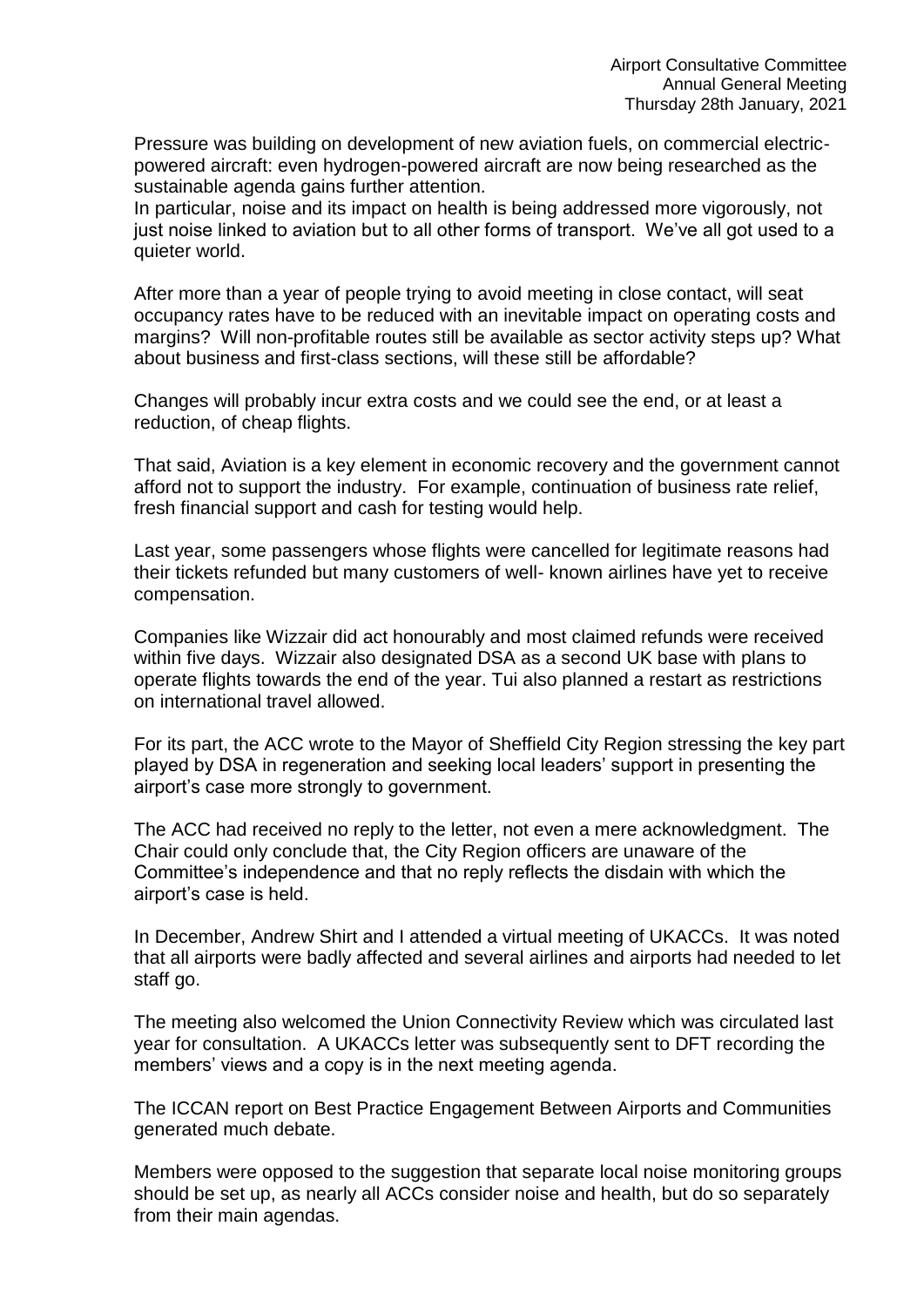Finally, Members felt that the independent role of Consultative Committees should be maintained and that Committees should focus more on the impact the sector has on the economy as part of the building back better agenda rather than on passenger services and environmental issues.

Having said earlier that, perhaps 2020 could be summed up in a word, I have gone on at some length, and I haven't even mentioned Brexit or the return of Boeing 737 MAXs to service!

On behalf of the Committee, the Chair congratulated Chris Harcombe and Kate Stow on their promotions and wished them the very best of good fortune in their new expanded roles.

Members joined the Chair by thanking Andrew Shirt, once again, for keeping the Committee so well informed on developments and for producing such professional Minutes which give coherence to Members' ramblings.

Finally, the Chair thanked all ACC Members, for their contributions throughout the year. He added that the virtual meetings did seem to have worked well, but maybe, just maybe, he hoped to see a return to the normal pattern later this year.

On behalf of the Airport, K Stow thanked A Tolhurst and Members for their continued support.

Referring to the letter issued to the Mayor of Sheffield City Region, Members' expressed their disappointment that no reply had been received to date.

To provide a link between the Airport, ACC and Sheffield City Region LEP and Mayoral Combined Authority, Members' agreed that representatives from the Sheffield City Region LEP and Mayoral Combined Authority be invited to attend future meetings of the ACC. **ACTION: A Tolhurst / A Shirt**

On behalf of the Mayor, P Kennan apologised for the delay and said that he had previously followed this issue up with the Mayor's office and would do so again.

RESOLVED – That the Chairman's Annual Report be noted.

#### 5 ANNUAL MEMBERSHIP UPDATE

A report of the Committee Secretary was presented setting out the current membership of the Airport Consultative Committee and the Noise Monitoring and Environmental Sub-Committee.

It was highlighted that the nominated substitute Member for Auckley Parish Council had now stepped-down; the Committee Secretary would be notified of a replacement in due course.

RESOLVED –That the Committee notes the current membership of the Airport Consultative Committee and Noise Monitoring and Environmental Sub-Committee.